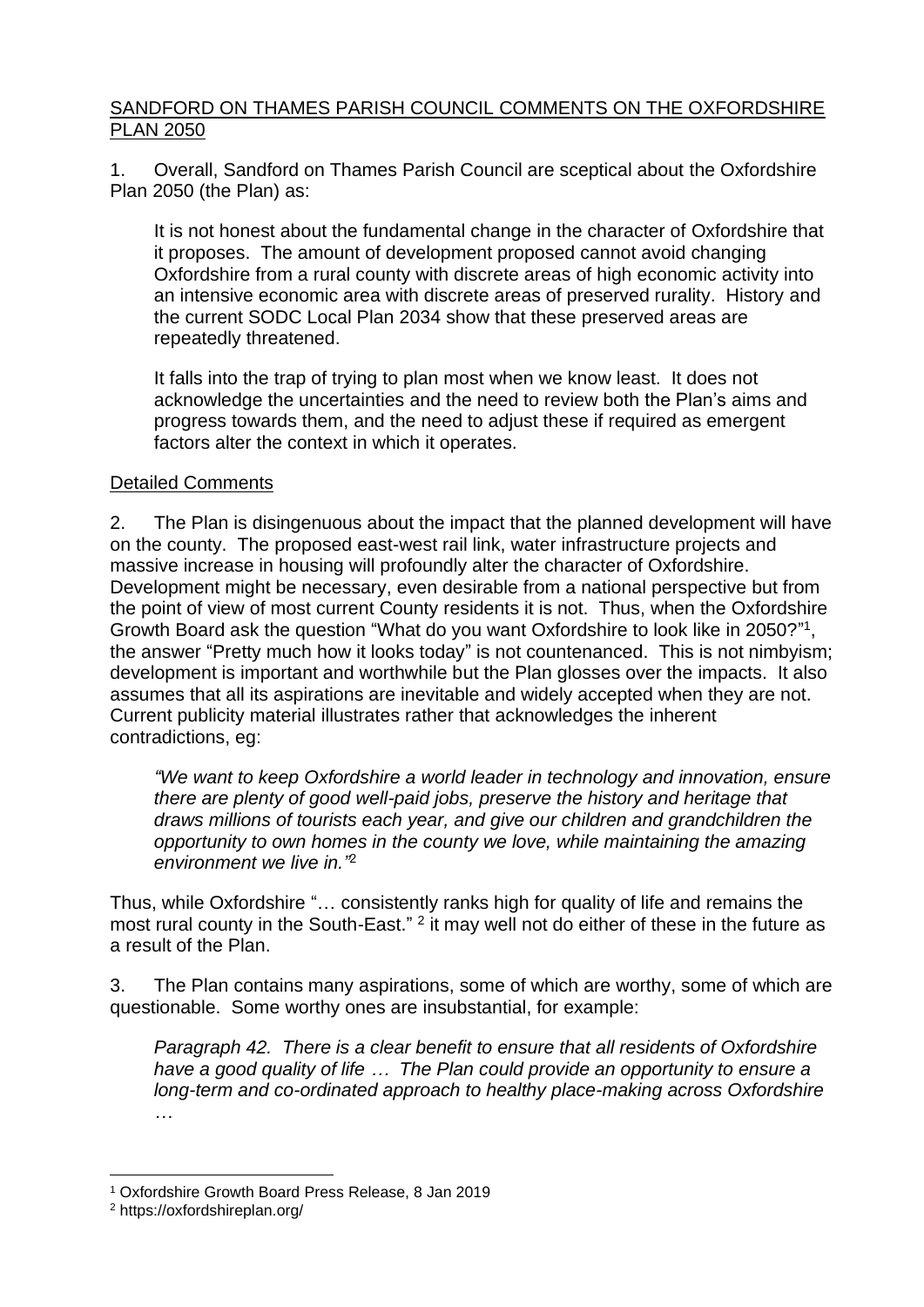Yes, it could but there is no clear statement that it will. In addition, it would be quite possible to achieve these aspirations for the current and natural-growth population of Oxfordshire without the massive increase in population, which will in itself make these aspirations less achievable.

There are questionable aspirations, for example:

*"[The Green Belt] … is designed to prevent urban sprawl by keeping land permanently open. The essential characteristics of Green Belts are their openness and their permanence. The Oxfordshire Plan offers an opportunity to assess the overall Oxford Green Belt strategy."* (paragraph 16)

Evidence from the SODC Local Plan 2034 shows that this assessment of Green Belt strategy means to ignore its essential characteristics and build on it.

4. The Plan contains contradictory aspirations. For example, it acknowledges the county's high employment rate, spread across a wide variety of sectors (paragraph 11). It also states that the county is strong in "… a range of sciences and research and development sectors" (paragraph 45) and the intention to build on this through the Local Industrial Strategy. Yet it also states:

*"…could mean that economic policies are framed to try and ensure that the benefits of economic growth are shared widely throughout the community rather than focused on particular sectors. It could mean including policies that seek to address inequality of access to local services or public transport. More broadly it could mean making sure that choices taken in the plan are based on considerations of health and wellbeing for example."* (paragraph 43)

Which of these is will carry more weight in guiding decision-making?

5. The Plan states an ambition:

*"… to bring activity and spend back to town centres to support local businesses and foster vibrant communities.*" (paragraph 48)

It will have to be updated to take into account the effects of COVID-19.

6. The Plan does not acknowledge that the uncertainties inherent in its timescale and the complex nature of planning outcomes mean that some of its intentions are likely to be self-defeating. For example, it states the intention to improve broadband access and tackle wealth inequality. Yet there is evidence that improved connectivity increases income disparity<sup>3</sup>. There are references to other plans that will need to be reviewed in the light of this Plan. There is no recognition of the need to review both the intended outcomes of the Plan and whether the actions recommended are achieving them.

7. The Plan contains circular arguments. Paragraph 46 states that "*Maximising the creation of wealth in the county will help address infrastructure challenges and tackle inequalities*". Many of the infrastructure challenges and inequalities will be created by the Plan. Draft Objective 7 is *"To meet the county's identified housing needs, particularly affordable housing and support our selected economic aspirations"*. This presupposes that there is an identified housing need. Objections to the SODC Local

<sup>3</sup> Akerman, Gaarder and Mogstad, *The Skill Complementarity of Broadband Internet.* The Quarterly Journal of Economics, 2015